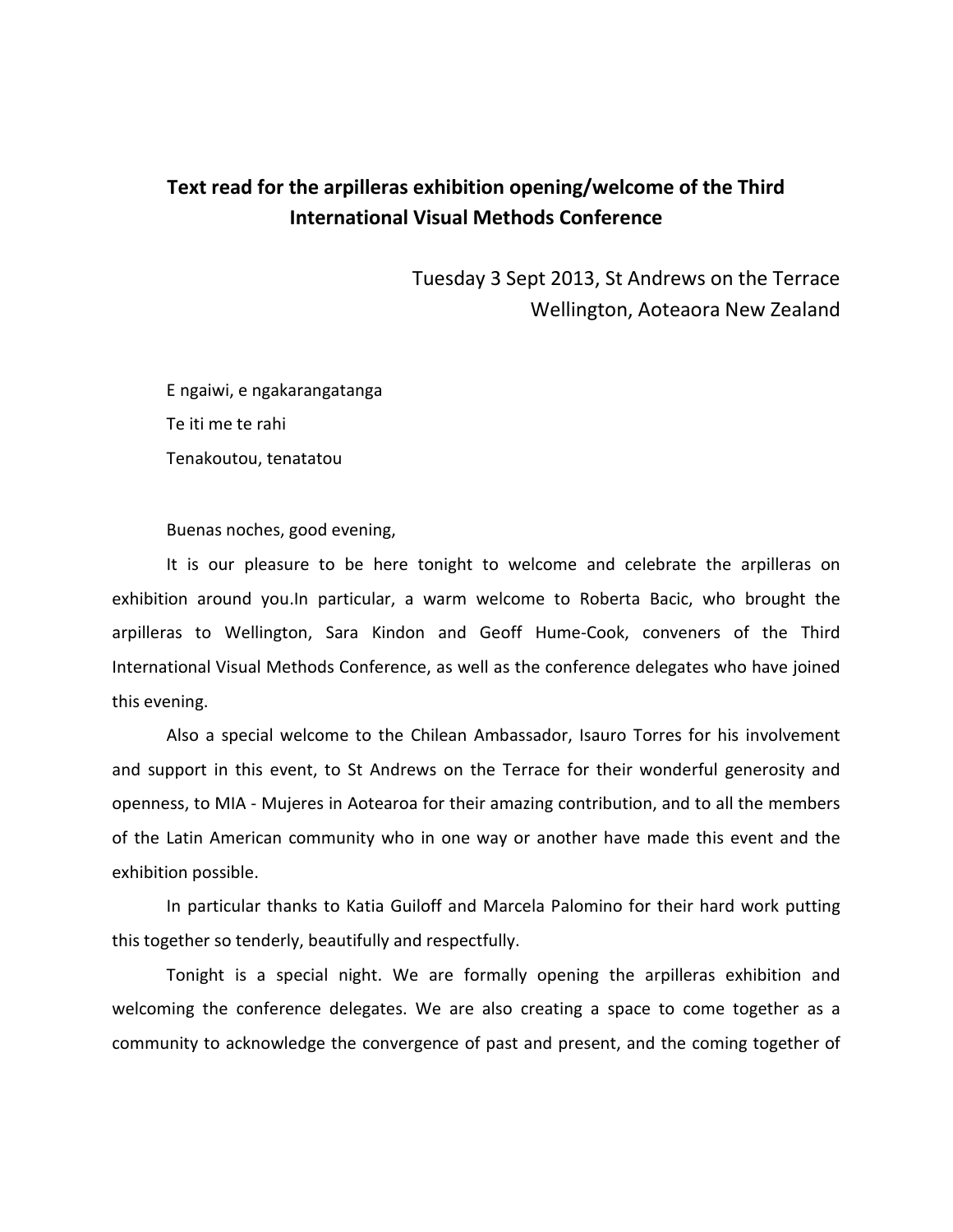Chile and Aotearoa New Zealand (as well as other places around the world) in a history of solidarity, resistance, pain and love.

What is happening tonight has many layers of meaning.

First we have the opportunity to appreciate and celebrate the work of women who in times of difficulties and strong repression, worked together to find creative ways to create support networks, maintain hope, and bravely challenged injustice and violence with the visual work of their hands and hearts.

Doing this today is particularly important as we approach the mark of four decades since Pinochet's coup d'état. Next week, on the  $11<sup>th</sup>$  of September, will be the 40<sup>th</sup> anniversary of the beginnings of one of the most violent and painful 16 years in the history of Chile. Since the return of the democratic rule in 1990 we have come a long way as a society, but the legacies of the dictatorships are still felt by many.

Having this exhibition and event in this church is also not a minor coincidence. During the dictatorship, when the arpilleras were created and also banned, churches played an important part. They not only played a key role in the defense of human rights and supporting the victims of the dictatorship. Churches were also instrumental in "smuggling" the arpilleras overseas, where they were cared for and used to raise funds to send back to the women "arpilleristas". Churches also helped many Chileans going into exile by giving them support, setting them up with a home and transitioning refugees into their new country. So again it is no minor coincidence that this church has so openly let us and our arpilleras have a home while they are in Wellington.

And finally, it is also about the people who are participating in this event.

There are still many families who live with the consequences of the coup 40 years on. Families here in Nz; like mine.

There are big communities of Chileans all over the world that were exiled during the 1970s. Here today I know of two families: Carla and Adrian our musicians and me but I am sure there are more here tonight. Chileans who are involved in our community, making great contributions, living happily, participating and enjoying everything a wonderful country like Nz has to offer. The scenery, love for sports, sausage rolls and pavlovas.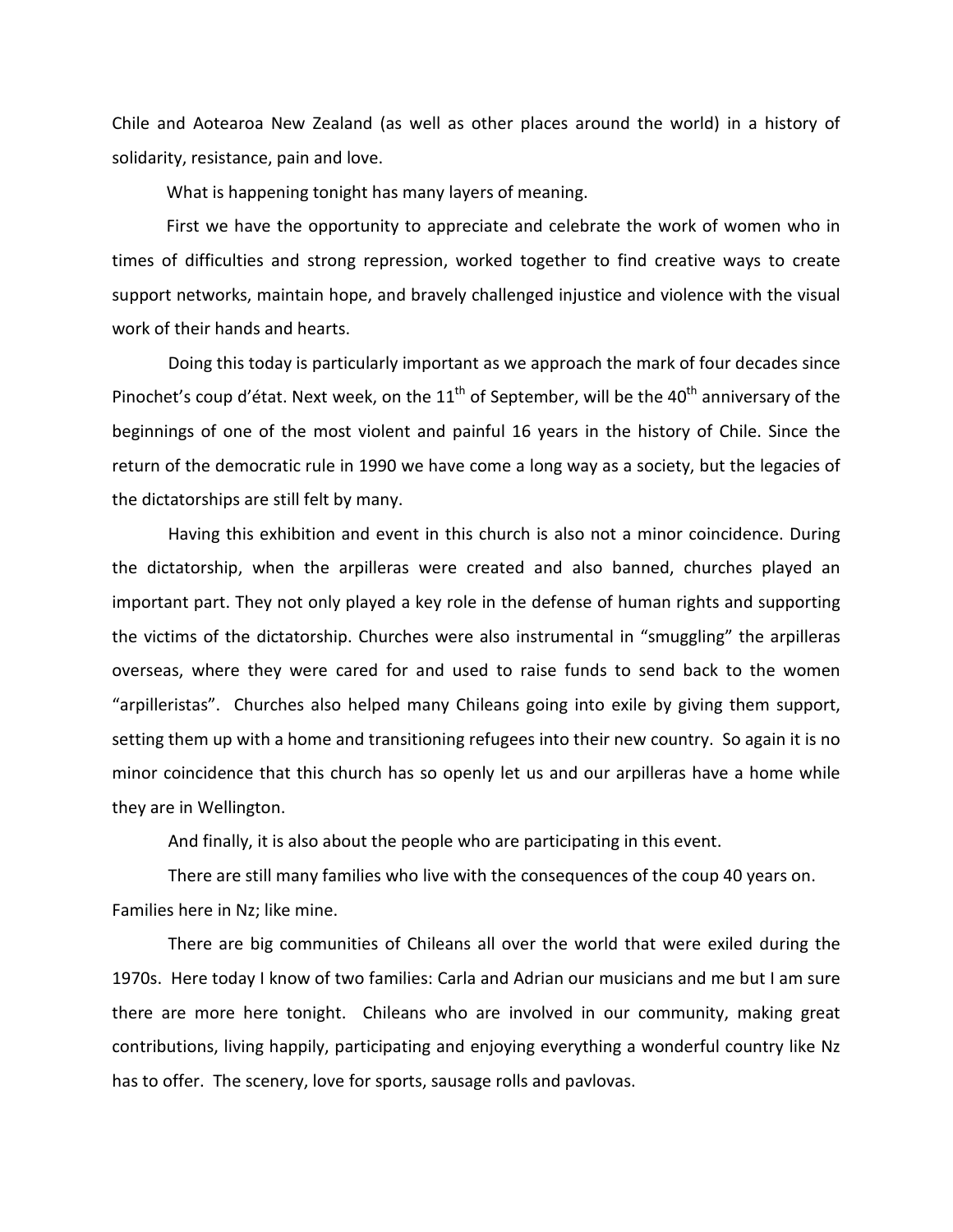But there also is a niggle of sadness plugging up the stories of oppression, death and heartbreak this niggle comes out every now and again. Missing family events, the smells and sounds of the cobblestone streets, and the majesty of the Andes mountain range which somehow seem directly connected to the morrow in your bones.

I once heard that Chilean women cry the most compared to others worldwide. I can vouch for that, and I am sure there will be a few tears tonight and I can assure you many tears have been shed with the arpilleras.

Those living in exile shed many tears; a new language to learn, a new country, culture, customs and values. All this while setting up from scratch a new home for their beloved family, shoulders tired from burdens and soaked with tears having mourned the loss of many family, friends and country.

There are never really many opportunities for Chilean-Kiwis or as I like to say "Chiwi's" to have both feet firmly planted in NZ and feel so Chilean. This exhibition allows us that.

We want to make this event an occasion to acknowledge this history, the people present here tonight, and the work of the women arpilleristas to connect with their message of love for life, the importance to nurture hope, and the deep desire for justice and peace. We will have some music, poems, dance and a couple of speeches, but first, we would like to start screening a short 10 min film about the arpilleras entitled "Como alas de chincol" or "Like the wings little birds". (FILM SCREENED)

Now I would like to leave with you Roberta Bacic to give a few words. Roberta is a Chilean curator of arpilleras based in Belfast since 2004.She has curated more than 30 international exhibitions of arpilleras, and as many of you know, just gave a keynote at the Third International Visual Methods Conference.We are very happy to have Roberta with us, and the fact that she was kind enough to bring the arpilleras to make this exhibition possible.

(ROBERTA'S WORDS)

Thank you very much Roberta.

Now I would like to invite to the stage the group Raíces. Raíces meaning Roots is a group of friends from Chile, Argentina and Uruguay. It's an honour to have them play for us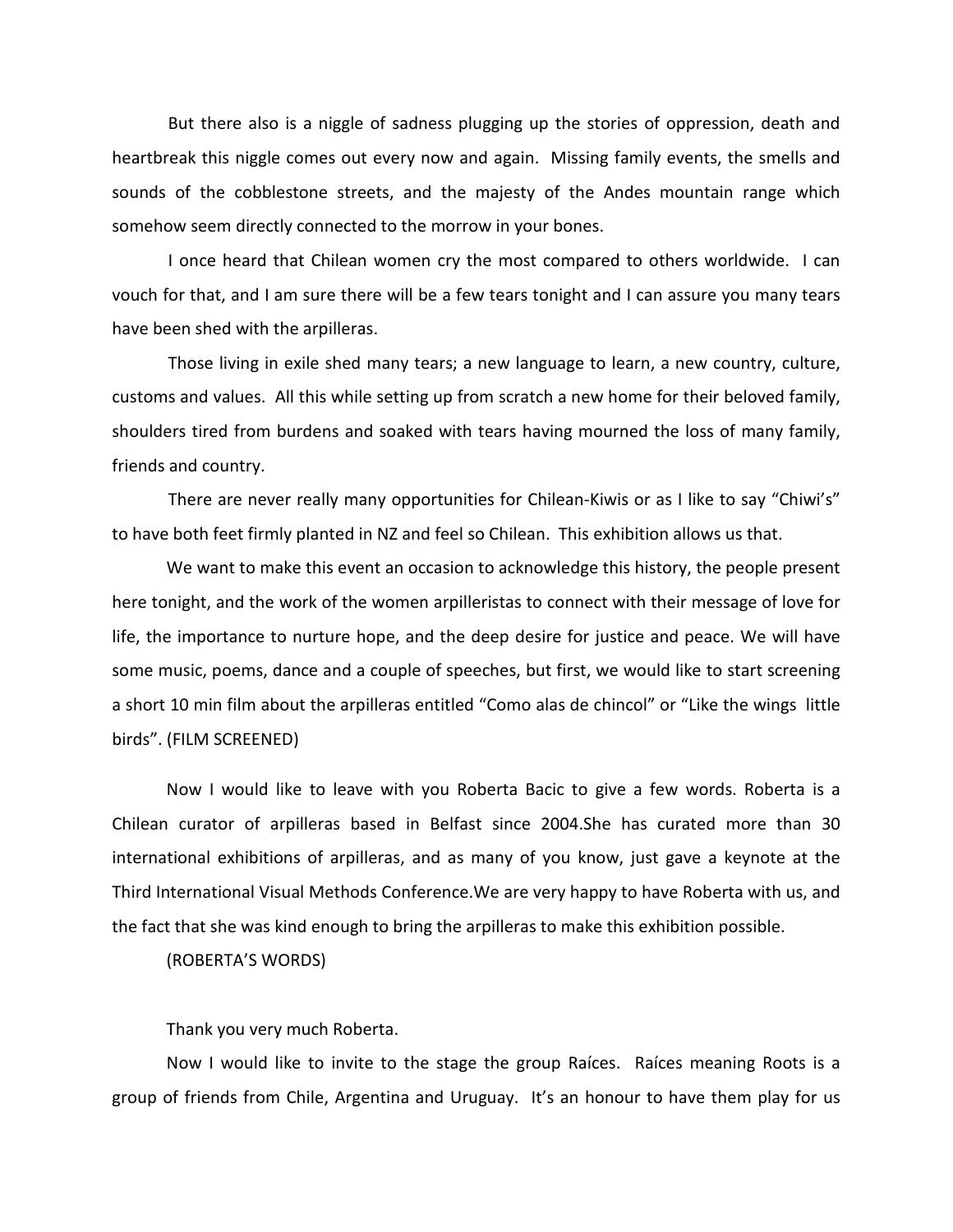tonight as their performances are few and far between. While they get ready, I would like to share with you the following poem by Marjorie Agosin dedicated to the women arpilleristas in Chile.

## *The Arpillerista*

*The arpillerista, Artisan of remains Burns with rage and cold As she tenderly Picks through the remnants of her dead, Salvages the shroud of her husband The trousers left after the absences Submerges herself in cloth of foaming, silent blood And though she is fragile she grows large, Sovereign over her adobe hut, Her ragged scraps And determined to tell her story Truer than the tale woven by her Sister Philomena.*

*Disruptive and beautiful she Puts together her flayed remnants Like a greenish and forgotten skin And with her disguised thimble Hidden in the pocket of her modest apron And her harmless needle She conjures up victorious armies Embroiders humble people smiling, become triumphant Brings the dead back to life Fabricates water, bell towers, schools, dining rooms Giang suns And the Cordillera of the Andes Peaks opening like portals Of this splendid city.*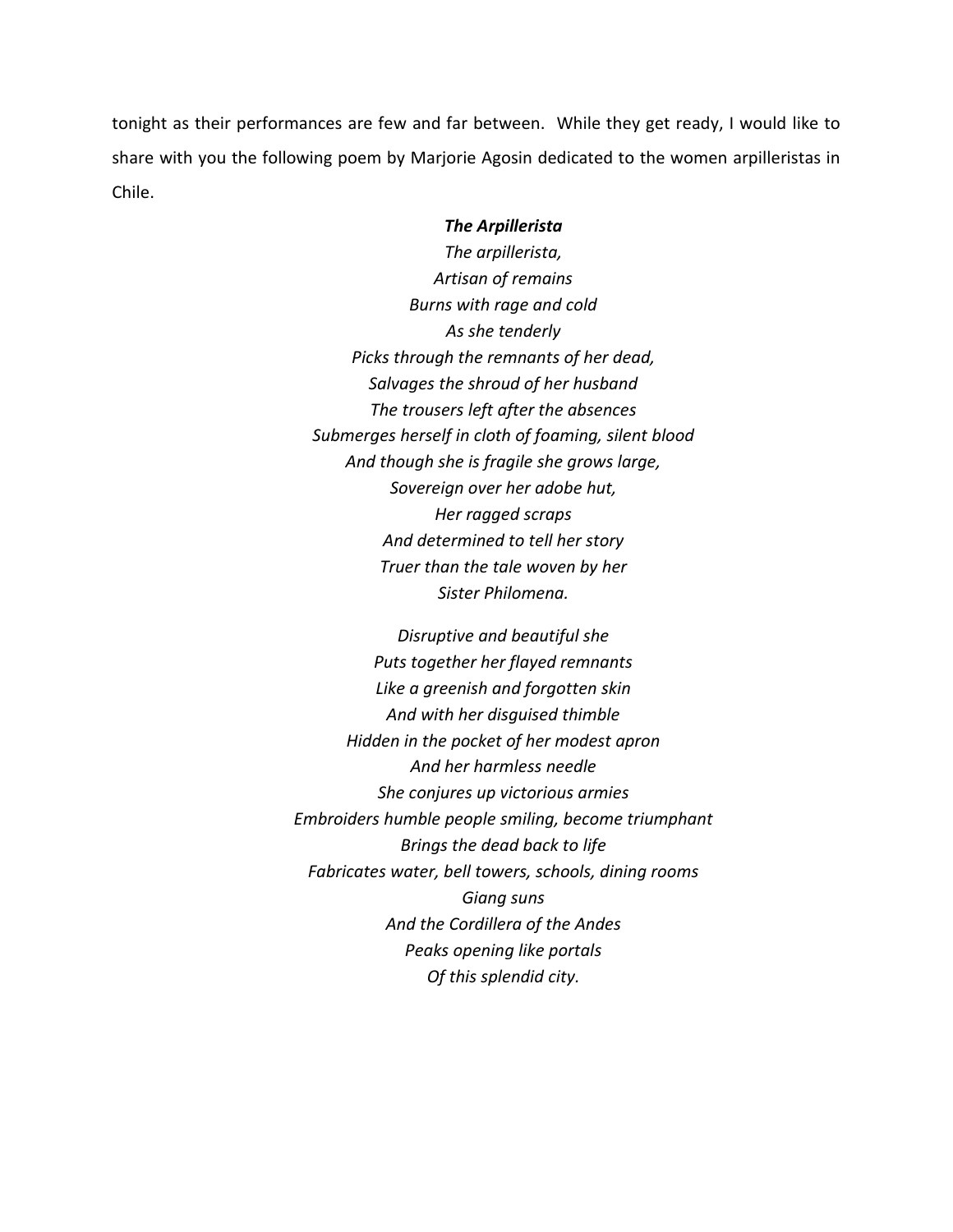(Spanish translation on screen) *La arpillerista La arpillerista, Artesana de restos Arde con rabia y frío Mientras tiernamente Recolecta entre los restos de sus muertos, Rescata la mortaja de su esposo Los pantalones dejados luego de las ausencias Se sumerge entre ropas de sangre borboteante y silenciosa Y aunque ella es frágil se hace grande, Soberana sobre su choza de adobe, Sus retazos harapientos Y decidida a contar su historia Más verdadera que la historia tejida por su Hermana Filomena.*

*Hermosa y perturbadora ella Junta sus restos pelados Como una piel verdosa y olvidada Y con su dedal bien disimulado Escondido en el bolsillo de su modesto delantal Y su aguja inofensiva Conjura ejércitos victoriosos Borda gente humilde sonriendo, triunfando Trae a los muertos de regreso a la vida Fabrica agua, campanarios, colegios, comedores Soles gigantes Y los picos de la Cordillera de los Andes Abriéndosecomoportales*

The first song Raíces will sing, Vientosdel Pueblo or Winds of the people, is a song composed by Víctor Jara, an outstanding Chilean artist, musician and activist killed by the military in 1973, but whose music remains very much alive. (SONG)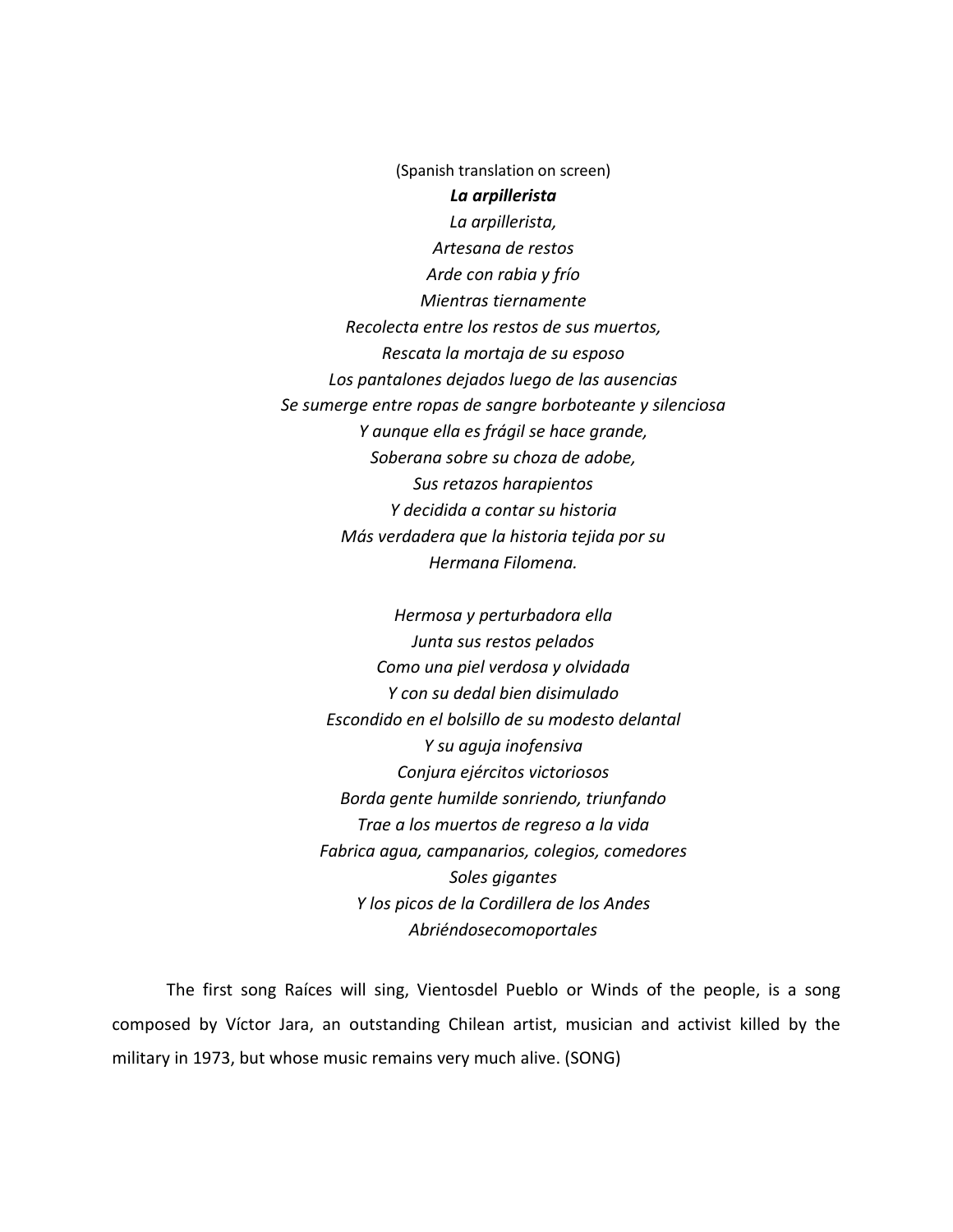Women play crucial roles in society shaped by the contexts they live in.

The following song, "Vino del mar" or "She came from the sea", is based in a poem written by Patricio Manns. It is dedicated to Marta Ugarte, one of the victims of the dictatorship. After being killed, her body was thrown to the sea. But unlike many other victims, her body was swept up on the beach where was found by locals. Marta became thus a testimony. (SONG)

During times of social and economic difficulties, women are often one of the most affected groups, and Chile was no exception.

In Chile, like the arpilleristas, many anonymous women were crucial in the struggle to feed their families and care for those in need, and many others also endured the hardships of losing husbands, fathers, daughters and sons.

Some stayed in Chile, others had to go on exile. Some lost their lives, others remain with us. From different circumstances and positions, women have played a key role until today in the search for truth and justice.

Jaime Huenún, a renowned Mapuche poet, the largest Indigenous people in Chile, wrote the following poem inspired by these women.

## **Las mujeres salieron a la noche**

*Las mujeres salieron a la noche y buscaron el hilo del rocío, pero sólo hallaron las pisadas de sus insomnes, amados muertos. El hilo de la papa hallaron y más tarde el hilo de las hojas del maizal, el hilo de la piedra de moler y el zumbido de unas grises mariposas que aletearon en la pobre luz de sus viejas, nubladas pupilas. Las ovejas huyeron quizás dónde, los zorzales quizás en qué silencio, los niños habitaban los disparos*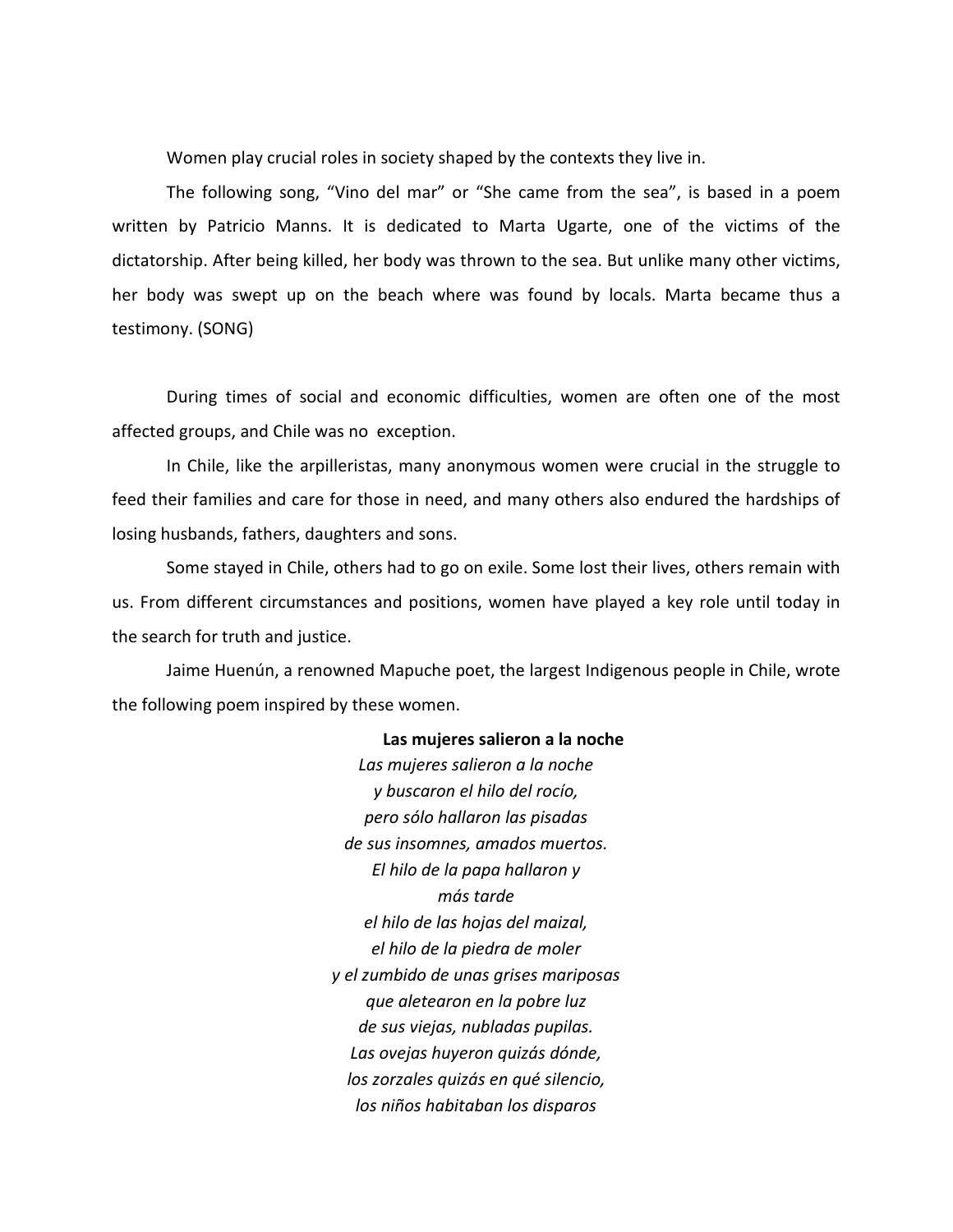*en quién sabe qué escondrijo de las blancas montañas distantes. ¿Dónde hallar el hilo de la luna, el hilo de las aguas prometidas? Sólo harapos de nombres y de voces, pedazos de camisas enterradas, botones de plástico y de níquel, retazos de chalecos y bufandas. Las ropas encharcadas de la muerte, uniéndose a la tierra, a la neblina, soltando los tintes, las costuras, el tibio algodón de la sabana. El amor de las mujeres era oscuro, un susurro chocando contra piedras, un arroyo regresando a su origen y a las fibras de árboles remotos. Esto es todo lo que hay en nuestra casa: una aguja, una lámpara, un telar, una mesa de madera bruta y unos platos de aluminio rotos. Las mujeres se agotaron en el sueño cosiendo y descosiendo sus visiones, tejiendo punto a punto un frágil sol para el yerto corazón del universo.*

*(English translation on screen) The women came out at night The women came out at night and searched for the thread of dew but only found the footsteps of their sleepless, beloved deceased. The thread of potatoes they found and later the thread of leaves in the cornfield, the thread of the grinding stone and the buzz of gray butterflies that fluttered in the dim light*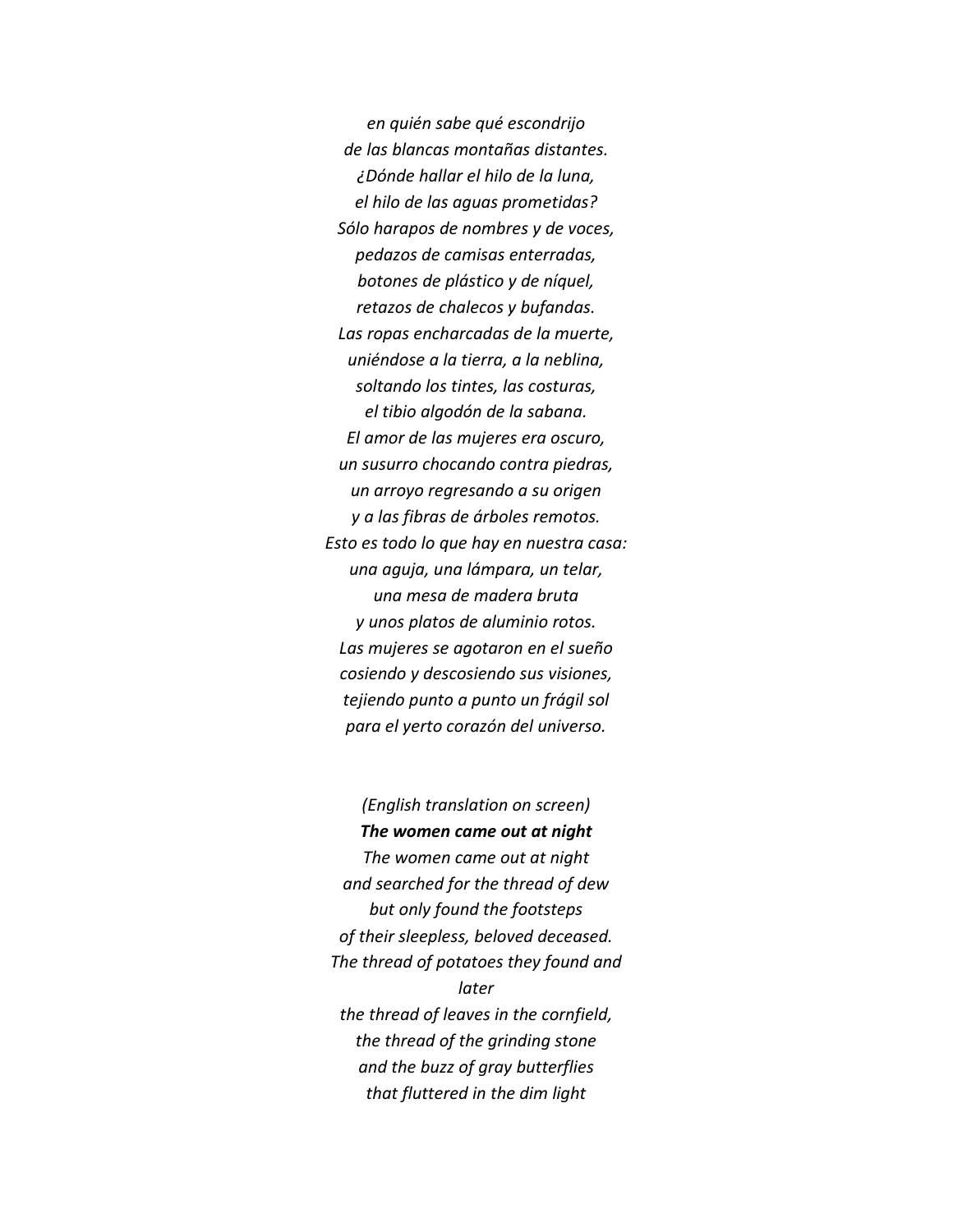*of their old, foggy eyes. The sheep ran away who knows where, the Thrushes who knows in which silence, the children inhabited the gunshots who knows in which hideout in the distant white mountains. Where to find the thread of the moon, the thread of the promised waters? Only rags of names and voices, pieces of buried shirts, plastic and nickel buttons, fragments of vests and scarves. The puddled garments of death, joining the earth, the mist, releasing the pigments, the seams, the warm cotton of sheets. The love of the women was dark, a whisper crashing into stones, a stream coming back to its source and to the fibber of far away trees. This is all you can find in our house: a needle, a lamp, a loom, a raw wooden table and some broken aluminium plates. The women were worn out in the dream sewing and unsewing their visions, knitting stitch by stitch a fragile sun for the stark heart of the universe.*

One of the arpilleras we have in this exhibition is called "La cueca sola" "Dancing cueca alone". Cueca is a traditional Chilean dance danced in couples. The arpillera represents women who have lost loved ones dancing cueca on their own, with photographs of their disappeared pinned to their shirts.

The Cueca Sola has been a form of performance that women have consistently used in Chile to communicate their situation and feelings.

Raíces will perform this cueca now. Inés and Katia, mothers of people performing tonight and who had to move to NZ in exile, will dance for us.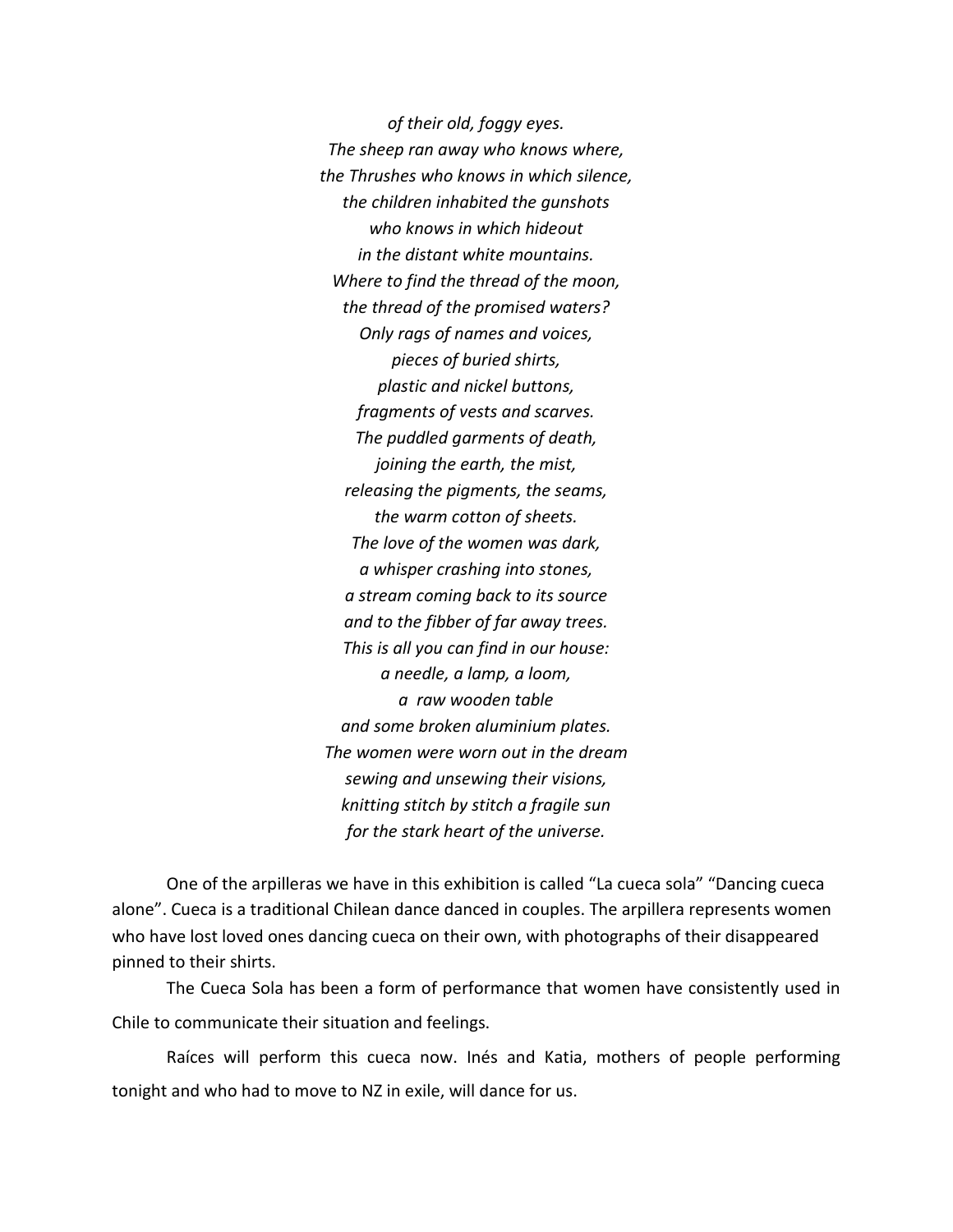Please join me to welcome Inés and Katia to the stage. (MUSIC AND DANCE).

Today has turned out to be a tribute to women, who in different ways have been a pillar of hope and strength. We would like to finish with a song of joy, of gratefulness, of deep value and love for life despite the circumstances. Raíces would like to close their performance with the song "Gracias a la vida" "Grateful for life" written by the famous Chilean composer Violeta Parra. (SONG)

Thank you very much to the musicians: Carla, Hada, Adrían, Cristian and Rafael, and to our dancers Inés and Katia.

Before moving to our last speaker for tonight, I would like to point to your attention the koha box located at the back.

The people of St Andrews on the Terrace have been extremely generous and welcoming in letting us use this space for free, and have been amazingly supportive in organizing this event and the exhibition during the rest of the week.

We would like to demonstrate our gratitude to them by being able to give back as much as possible, so please feel free to make your contribution at the end of this event. No contributions too big or small.

Also I would like to mention that to commemorate 40 years since the coup in Chile there will be other event's put on by the Chilean community. The 13th of September at 5.30 pm at Crossways there will be a showing of the documentary 'City of Photographers' (a film by Sebastian Moreno) this is a documentary about a motley crew of photojournalists who shot and framed Chile´s people and turmoil from many perspectives during the long dictatorship of Pinochet in Chile. In the streets, in the middle of bloody riots and protests, these fearless photographers learned their craft and created their own language. For them, taking pictures was a way to be free, an alternative to keep on living, a way of being more than mere spectators but vital actors. There will be an opportunity to listen to first-hand accounts from Chilean refugees and their families. Light refreshments will be provided.